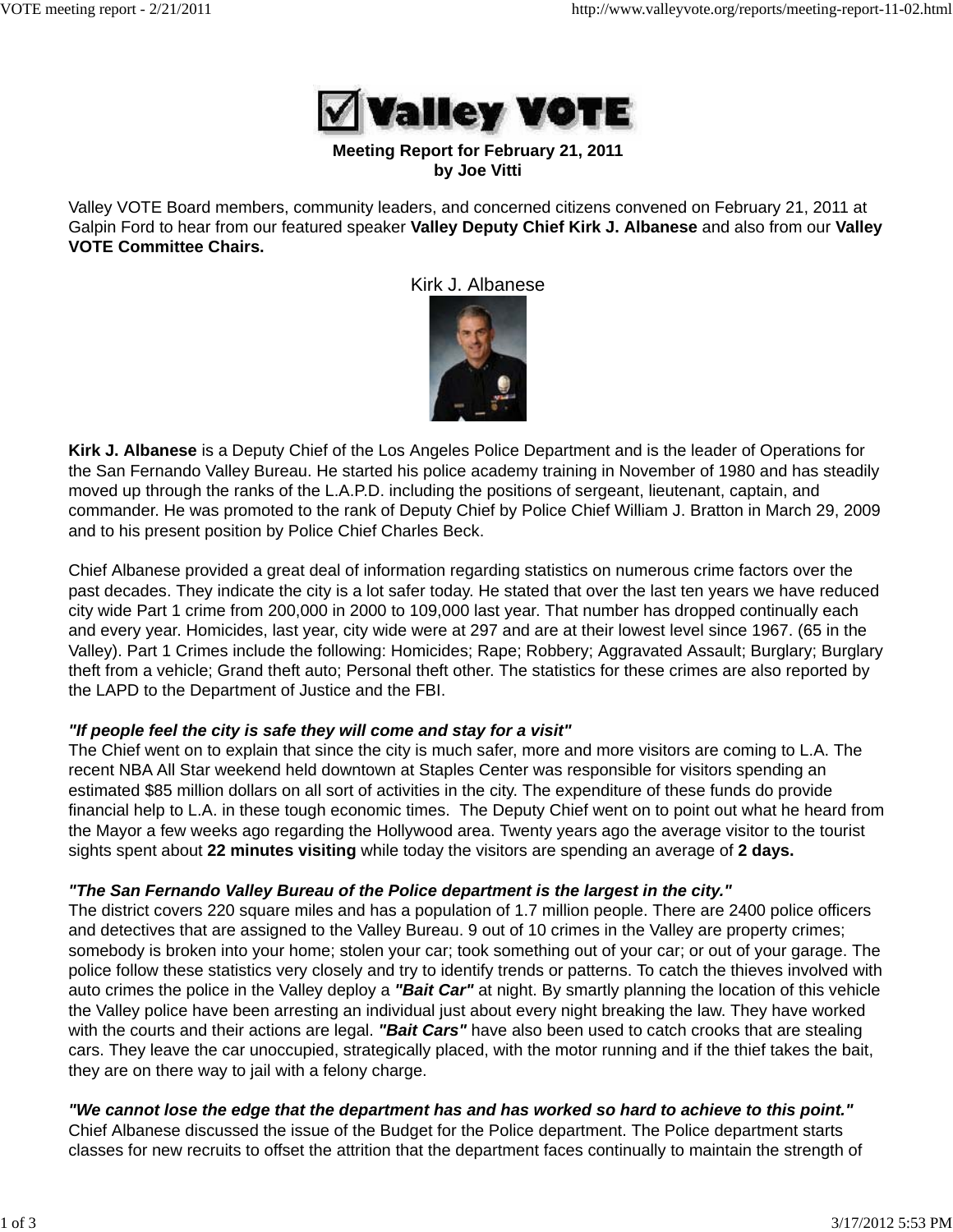the department. The number of police officers is 9963. He stated "We cannot lose the edge that the department has and has worked so hard to achieve to this point." In the early 90's there were 1100 homicides compared to last year's 297. There were 70,000 cars stolen in the early 90's compared to the 16,000 last year. The department has made great strides and the city cannot afford to take a backward step. The chief also pointed out Gang injunctions and intervention programs and community policing groups have also helped significantly in reducing crime in the city.

The Valley VOTE members enthusiastically applauded Chief Albanese remarks and thanked him for his very informative presentation.

## **Valley VOTE Committee Reports**

## **Community Redevelopment Agency - Vic Viereck**

Vic Viereck reported on the Community Redevelopment Agency (CRA) controversy. He explained how CRA revenue is created, what is required of it, and some substantial obligations the Los Angeles CRA has created. The affordable housing requirement, through tax exemptions for nonprofit affordable housing operators, erodes the tax base. The requirement issue bonds, in order to receive the tax increment revenue, generates substantial debt that has to be repaid out of CRA revenue. Principal and interest required to be paid through June 30, 2041 (yes, 2041) is \$1,290,512,000. Operations have also generated unfunded pension liability of \$23,444,000. If the CRA project areas are eliminated, how are all the CRA obligations to be paid?

## **Los Angeles Airports - Denny Schneider**

The numbers have been crunched again and LAX is gaining market share. While other airports are losing passenger or staying flat LAX has increased back to almost 60 Million Annual Passengers. Is this good or bad? It depends on your perspective. If you make your money at LAX it's good. If you are an airline that is able to consolidate administrative costs it's good. If you are a traveler who has to drive a long distance to LAX it's bad. If you live on the Westside it's also bad because you get increased traffic on the already congested 405 freeway. Regionalization is possible, but it must be cultivated. SCAG, Southern California Association of Governments is working on an update to their Regional Transportation Plan. Follow their activities and tell them we need regionalization to ensure that there is a backup plan in case there are problems at LAX. Airports are important to our economy.

# **Community Care Facility Ordinace - Maria Fisk**

Maria Fisk of the Granada Hills Residents Group narrated a slide presentation showing the horrible conditions that exist in a number of homes that have been established in several communities in the city to care for nonmedical residential care individuals. Greig Smith introduced a motion about 2 years ago for the city to prepare an ordinance to deal with the many issues these homes present. The first draft of this ordinance developed by the L.A. Planning Department was written and has been rejected by community leaders. A revised ordinance has been developed and is receiving a great deal of support from citizens and various groups across the city. This new ordinance is adding definitions to bring the LAMC into conformance with the California Community Care Facilities Act. It defines;a Licensed Community Care Facility; a licensed Residential Care Facility for the Elderly;and an Alcoholism or Drug Abuse Recovery or Treatment Facility as per the appropriate sections of the State Health and Safety Code. Also in the revised ordinance there are additions and Amendments to Sections 12.21;12.22; and 14.00 of the LAMC.

The revised ordinance is being forwarded to the City Council's Planning and Land Use Committee (PLUM) before it moves on to the City Council for a final vote.

## **Transportation Report - Bart Reed**

NBC Universal is working to advance its Evolution Plan, which calls for upgrading its production and post-production facilities, revitalizing its entertainment venues, providing modern office space and building a new residential neighborhood with 35 acres of open space. (It is unrelated to the Metro Studio@Lankershim